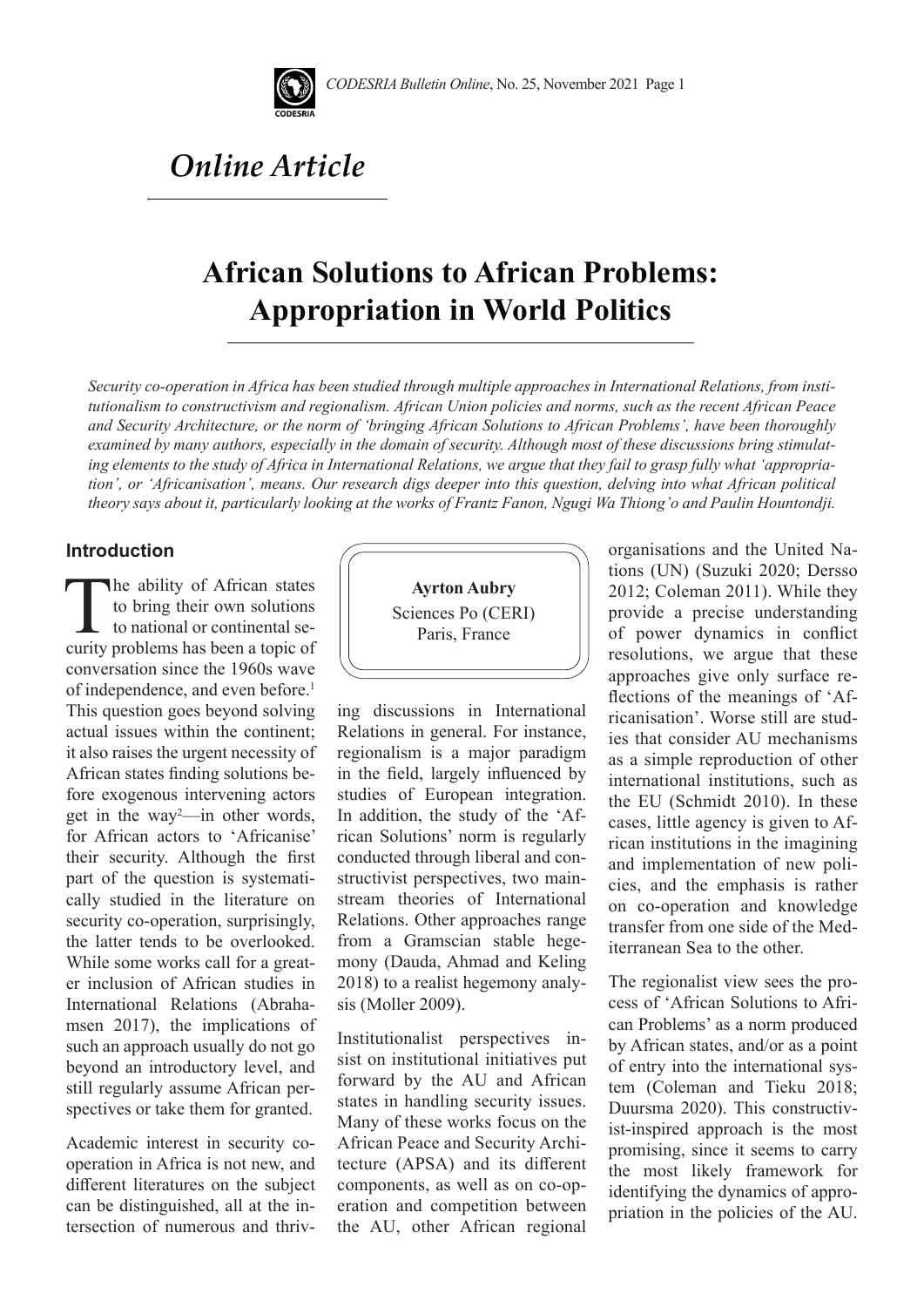To enter this subject by the norm door is a great opportunity to grasp the appropriating moves of African institutions, because it is accompanied by theoretical reflections about them. Works that build on norms draw on theories in the constructivist literature in International Relations, such as norm cycles or security communities.

Our point in this article is to renew our understanding of the 'African Solutions to African Problems' norm and to enrich the discussion about Africa in International Relations. We do so by assessing the existing literature on the topic and by looking at more precise definitions of appropriation that position it as the factor to be explained rather than the explaining factor in the study of AU security policies. Among others, Frantz Fanon, Ngugi Wa Thiong'o and Paulin Hountondji reflected one way or another on Africanisation. All of them seem to be potential pathbreaking sources in the literature about the Africanisation of security and about recentring Africa in the discipline of International Relations in general, even though—quite surprisingly their works are rarely mentioned in that literature.

In this paper, we aim to contribute to the decentring of International Relations literature, by identifying the meanings of the term 'Africanisation' and discussing the limits of the IR literature that has tackled this concept until now. We begin with a critical assessment of existing approaches to 'African Solutions to African Problems' in the IR literature, before presenting an overview of 'Africanisation' by the three aforementioned authors. Their arguments underline, in particular, the need to depart from the still widely shared assumption of a unanimity, and insist on much more historicisation of the topic.

## **Appropriation or Transfer? A Critical Assessment of Africanisation in the IR Literature**

The constructivist approach predominates in studies of the African Solutions norm. Some of them frame the AU as an autonomous security community, and build on successive studies in IR by Karl Deutsch and then Adler and Barnett (Adler and Barnett 1998). Benedikt Franke brings into the discussion a very interesting take on the evolution of norms of security co-operation in African regional institutions (Franke 2008). The constructivist literature mobilises concepts such as 'security regime' to describe the norm of Africanisation (Vlavonou 2019). From this perspective, African Solutions to African Problems can also be portrayed as a 'shared Responsibility to Protect' (Besada, Goetz and Werner 2010), as part of a broader reflection on the AU, in its shift from a principle of non-interferenceto a principle of non-indifference. When the AU is studied as a community of practice, the hostility to international intervention that prevails in Africa is highlighted, as chapter 4 of the AU Charter illustrates, in its 'promotion of self-reliance' (Glas 2018).

The role of African actors in the different steps of the norm cycle has been thoroughly studied by several scholars in the last decades, fully placing Africa at the centre of international theory. Building on Keck, Sikkink and Finnemore's works, studies have examined how African actors shape the process of creation of global norms, how norms diffuse on the continent, how their implementation leads to adaptation (which comes close to some understanding of appropriation), and how global norms are contested in Africa (Coleman and

Tieku 2018). Studies in norm localisation, for instance, contribute a lot to our understanding of African actors as very much engaged, and not just shaped by global dynamics or at the mercy of ruthless and corrupt leaders. Norm localisation forces us to consider local contexts in depth in deploying this conceptual tool. Such works rely on meaning-in-practice methods and help us to understand the shift from the Organisation of African Unity's non-intervention norm to the AU's non-interference norm (Williams 2007). For Coleman and Tieku, norms can be not only localised but also radically renegotiated and deprived of their original meaning (Coleman and Tieku 2018). Norm circulation is thus not only about the expansion of practices from an original centre (Bull and Watson 1984); it also goes through a process of successive captures and reformulations.

The literature on African agency has also brought substantive elements to the discussion on Africanisation, by looking at the room African actors have in which to manoeuvre, and by insisting on interactions rather than relations of one-way domination (Brown and Harman 2013). The African Solutions norm is presented in such a context, and powerfully highlights how states in European history have been studied as a construct of agency, while states in Africa have been studied as a construct of institutionalised dependence (Williams 2013). The African Solutions norm allows us to move away from the narrative about constructed dependence in Africa and to focus on actual initiatives by African actors as well as the broader context in which these take place. Other works in this vein invite us to look at historical manifestations of the African Solutions norm, and to ac-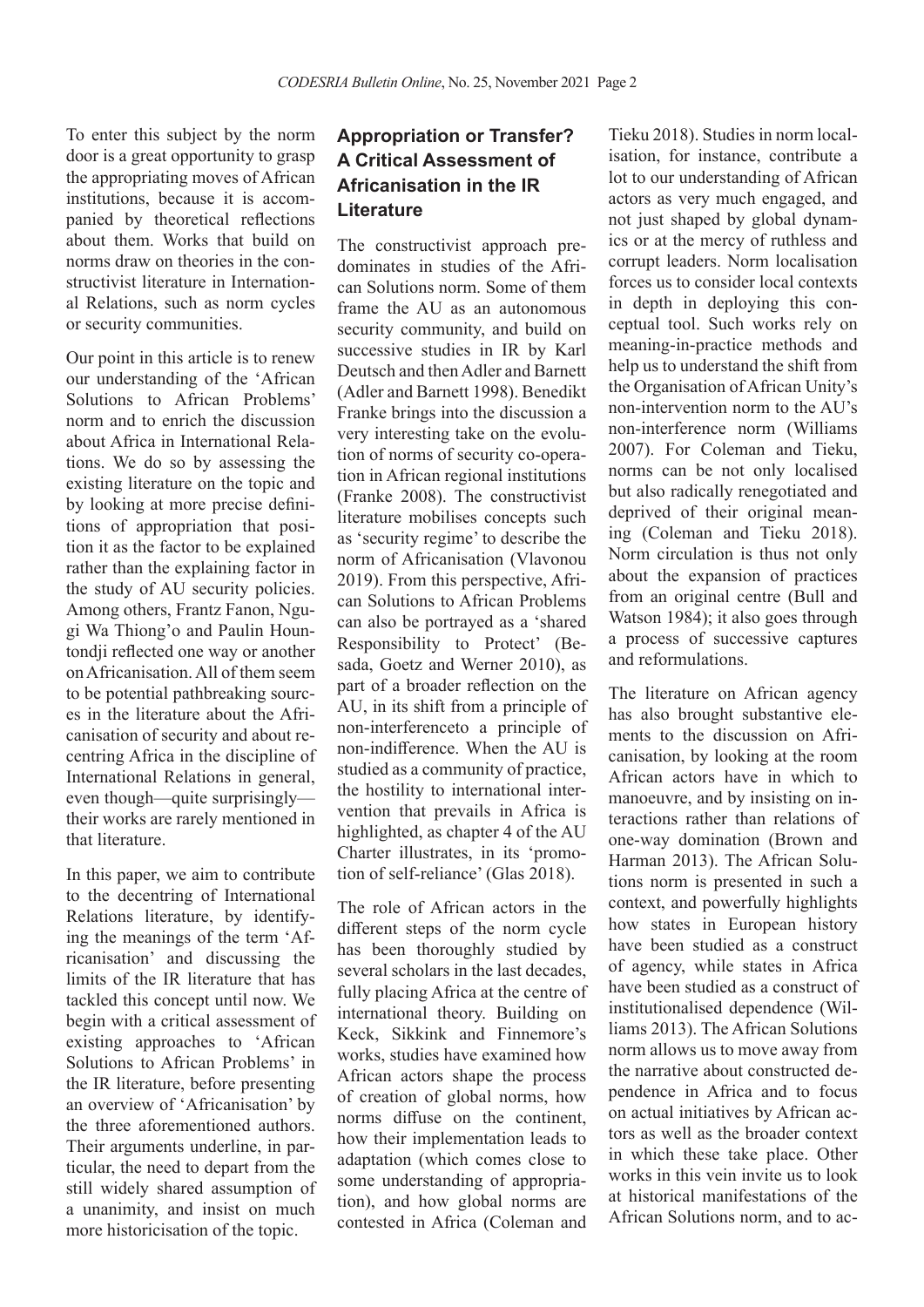knowledge how entangled it has been with the anticolonial struggle for a long time (Franke 2009).

These approaches are crucial in moving the discussion forward and away from the theories of quasistates and negative sovereignty that have dominated the field from the 1960s (Roth 1968; Jackson 1990; Jackson and Rosberg 1982), which evolved into the theories of extraversion and state survival in the 1990s (Clapham 1996). Those theories still influence some of the literature, whereas others have considered the question of Africa's place in International Relations following IR mainstream theories to a greater or lesser extent (Dunn and Shaw 2013). However, these works almost systematically approach Africanisation as an explaining factor, claiming to situate it in a large set of policies by the AU (Duursma 2020): in these works, Africanisation is a raw list of policies and institutions created by the AU. We argue that, by doing so, they end up overlooking Africanisation as the factor to be explained and directly take it for granted, or avoid the question by presenting it as a reaction to the withdrawal of intervening powers from the continent in the 1990s, letting the 1994 genocide against the Tutsi in Rwanda happen, for example. Subsequently, these approaches tend to use theoretical shortcuts, failing to bring insights from African studies into the analysis. By focusing on African Solutions to African Problems as a simple transfer of knowledge and not an appropriation, they miss a large part of the picture. Most of the aforementioned works pay little attention to how the principles of the Africanisation norm were discussed within the AU or in other places by other African actors.3

Seriously considering the concept of appropriation in analysing the Africanisation of security is a way for us to go beyond the weaknesses of the liberal and the constructivist theoretical perspectives identified above. First of all, it highlights the limits of viewing AU policies as a simple copy of European integration, which the institutionalist literature does. Constructivist studies in terms of knowledge transfer, or which measure the weight of African militaries in peacekeeping operations, are useful for the information they provide, but their theoretical outcome is weak.

Furthermore, the emphasis on appropriation would contribute to renewing the constructivist literature. We consider in this article that a focus on appropriation takes us a step further in the direction of postcolonial reflections on recentring Africa in International Relations, by bringing a substantive epistemological perspective to the discussion while associating it with empirical observations (Iñiguez De Heredia and Wai 2018).

Postcolonial writings regularly remark on the systematic depiction of African states and African actors as 'lacking' something, and the deduction that the adoption of Western tools of governance could 'save' the continent from its security issues (Iñiguez De Heredia and Wai 2018). Historicism in the study of African issues in International Relations has been highlighted over the last two decades, in the work of John Hobson (2012) and Robert Vitalis' *White World Order, Black Power Politics* (Vitalis 2017). Both argue that the questions of race and empire are constitutive of the discipline of International Relations, as they were the main preoccupation of the founders of the discipline. This vocabulary was erased after World War II, but because no epistemological review was undertaken, the changes in the discipline in this regard were marginal.

Postcolonial studies have been calling for an epistemological reflection in IR for the last decades. Their major theoretical breakthrough was in identifying the 'first the West, then the rest' narrative about African actors (as well as other postcolonial actors) in the international system (Iñiguez De Heredia and Wai 2018). The postcolonial perspective exposes this narrative as not just a weakness or a blind spot of the literature, but a constitutive part of the discipline of International Relations. This means that it is not enough to just 'bring Africa back in IR' without epistemological changes (Ndlovu-Gatsheni 2018).

#### **The Meanings of Africanisation**

Africanisation is a widely used term in the study of African issues, and covers an incredibly large range of topics, from religion (as in, 'the Africanisation of Islam') to administration ('the Africanisation of civil servants in the 1950s and 1960s'), philosophy and development. It is all the more striking that no work, so far, has studied the relationship (or the absence of relationship) between those different kinds of Africanisation, as there is no clear definition of what 'appropriation' and 'Africanisation' mean. In this part, we present an overview of some uses of the concepts of Africanisation and appropriation and explore how these approaches can help us advance the discussion of appropriation in the IR literature. We present the Fanonian perspective on Africanisation, Ngugi Wa Thiong'o's 're-membering Africa', and then turn to Hountondji's take on the concept.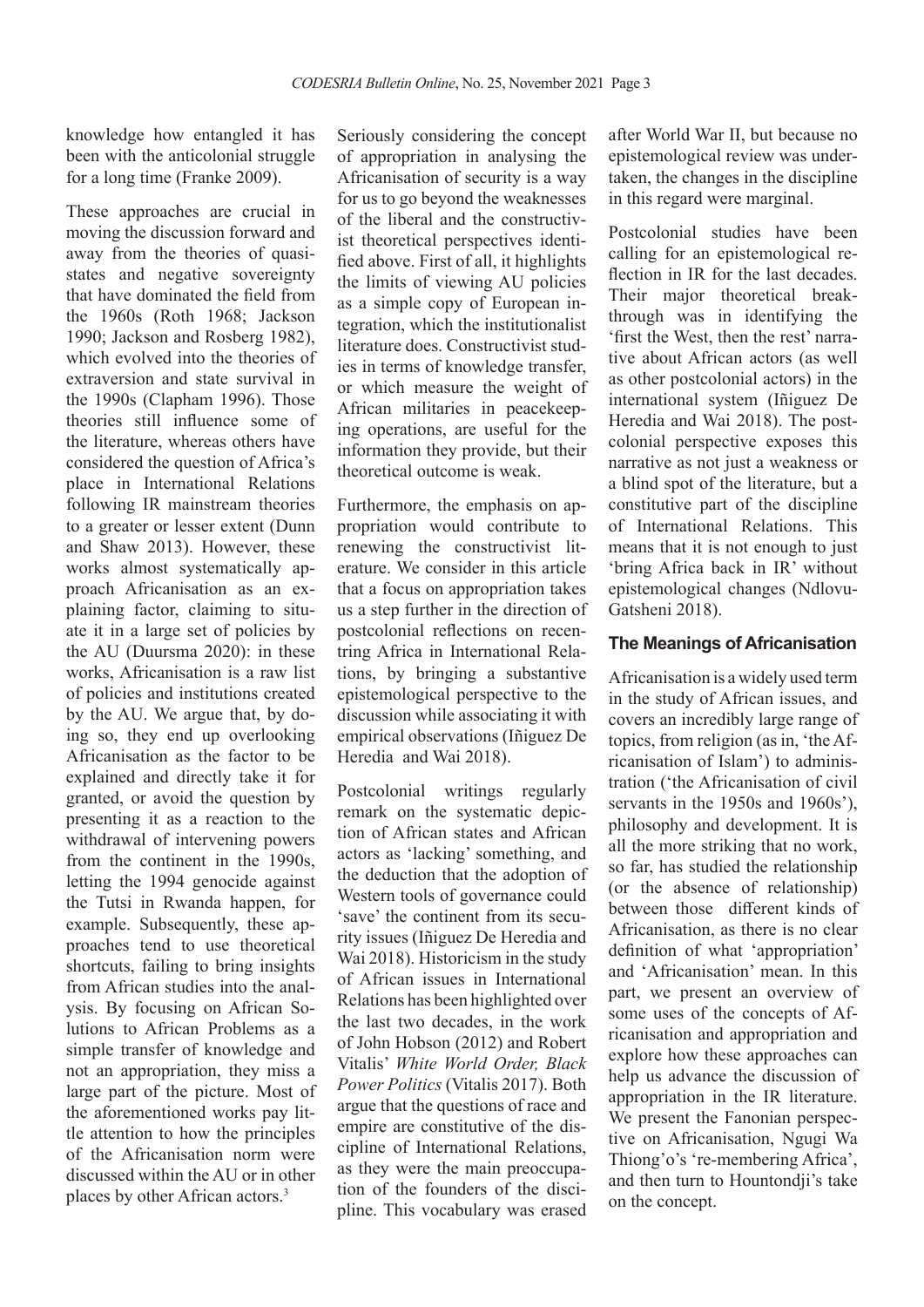### *Fanon*

Fanon develops a large part of his analysis around the concepts of Africanisation and appropriation, especially in *The Wretched of the Earth*, *A Dying Colonialism* and *Toward the African Revolution*. In his study of Fanon, Ato Sekyi-Otu defines appropriation as 'the activity of coming into one's own when there is no primal self to return to, no inviolate native essence to recapture' (Sekyi-Otu 1996: 184). This implies a different take on the issue of modernity in a colonial and postcolonial context. Indeed, appropriation in that sense does not mean to erase the experience of colonisation to return to what is imagined as having existed before. In the Fanonian sense, appropriation happens through the liberation struggle that produces and brings to the forefront a new generation of cadres.

Fanon brings the concept of Africanisation to the heart of the African liberation struggle, assuming that the liberation struggle emanates from an endogenous process and that liberation movements should be analysed as such (Neocosmos 2016; Biko 1998). This means applying, for instance, what Gibson calls 'new subjectivities', moving from regarding Africans as the 'wretched of the earth', as a substance or a mass, to studying them as subject and as reasoning protagonists (Gibson 2011). Steve Biko has a very similar view, insisting on appropriation as key to the struggle, to avoid the reproduction of domination (Biko 1998). Thus, when associated with liberation. appropriation means that it must be taken, and not given, hence Fanon's emphasis on violence in the first chapter of *The Wretched of the Earth*. Ato Sekyi-Otu calls this a 'dialectic of experience'.

The best illustration of appropriation can be found in Fanon's example of the bridge, in the chapter 'The Pitfalls of National Consciousness':

> The bridge should not be 'parachuted down' from above; it should not be imposed by a deus ex machina upon the social scene; on the contrary it should come from the muscles and the brains of the citizens. Certainly, there may well be need of engineers and architects, sometimes completely foreign engineers and architects; but the local party leaders should be always present, so that the new techniques can make their way into the cerebral desert of the citizen, so that the bridge in whole and in part can be taken up and conceived, and the responsibility for it assumed by the citizen. In this way, and in this way only, everything is possible (Fanon 2004: 201).

This example illustrates Ato Sekyi-Otu's distinction between a 'lived experience', which allows appropriation to happen, and an 'immediate knowledge', which would be the result of a failed appropriation.

## *Ngugi Wa Thiong'o*

In *Something Torn and New*, Ngugi Wa Thiong'o reflects on the effect of colonisation on African languages, and how they were dismissed (Thiong'o 2009a). He argues that colonisation was about two joint processes of dismemberment and fragmentation of the continent. Although he does not frame the continent's repair in terms of Africanisation or appropriation, Wa Thiong'o considers that the answer is to 're-member' Africa. Ngugi Wa Thiong'o plays here on two senses of the word: the first being about remembrance, and the second about reformation.

Colonisation and European expansions were indeed about imposing, or rather submitting the world to, European memories—for instance, by naming places based on the European experience (*New* Hispaniola, *New* York, etc.). This replacement of an imaginary by another had a linguistic dimension that, for Ngugi Wa Thiong'o, took the form of linguicide in the Americas and the starvation of African languages on the continent. Devaluing language was a key weapon in colonisation, but the politics of decolonisation have not paid enough attention to language in the healing process (Thiong'o 2018). Africanisation, or appropriation, presupposes a deep effort of conceptualisation in African languages, or at least thinking about the consequence of colonisation on African languages and how to move beyond them.

Re-membering, in the case of Ngugi Wa Thiong'o, is associated with a quest for 'wholeness', 'that has underlain African struggles since the Atlantic slave trade' (Thiong'o, 2009b: 25). In our opinion, this wholeness has an important place in the contemporary rhetoric of Africanisation, which does not appear in analyses that focus solely on Africanisation as a process of transfer rather than as a process of appropriation.

Ngugi Wa Thiong'o's approach brings us to another understanding of Africanisation, not directly in terms of appropriation, but in terms of changing the scale of thought. Africanisation indeed carries with it the idea of a continentalisation of thoughts, or the consideration of issues through the collective lens of Africans in the continent and the diaspora. And this follows Wa Thiong'o's use of the term 'wholeness', which is the object of the quest by African actors. As a mat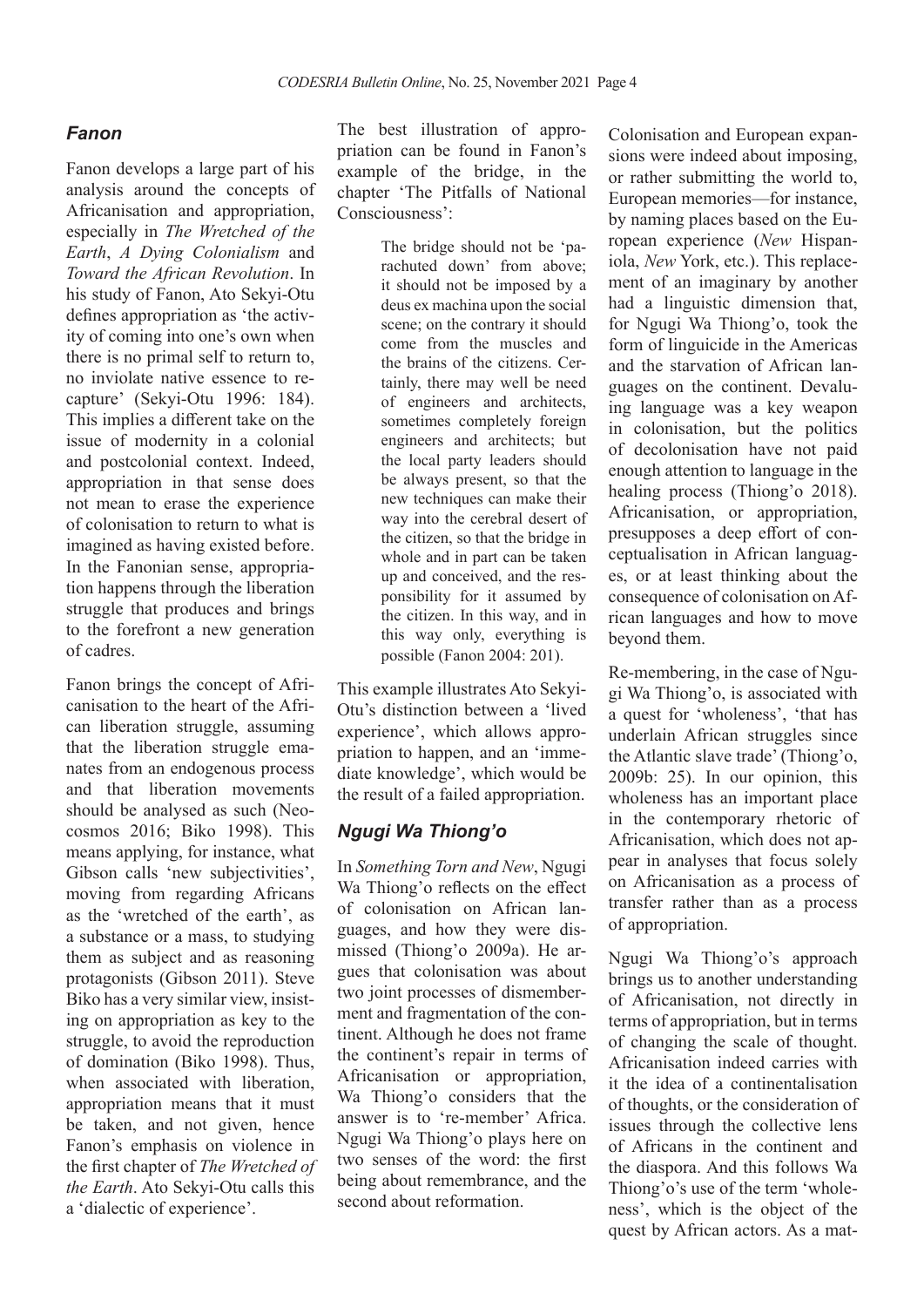ter of fact, he mentions the creation of the ANC in 1912 as the birth of African Renaissance because it brought different African cultures together 'to fight for the same place under the sun' (Thiong'o 2009b).

### *Hountondji*

In *African Philosophy: Myths and Reality*, Paulin Hountondji (1996) opens wide a whole new set of discussions on African philosophy by rejecting practices of ethnophilosophy. We argue that Hountondji, by warning us against the 'illusion of unanimity', invites us to shed light on varieties of definitions of Africanisation. Furthermore, his work on the concept of 'appropriation' and his reflections on indigenous knowledges invite us to look beyond what is often described as a mere 'transfer' of knowledge in the IR literature.

Hountondji draws on Samir Amin's concept of economic extraversion to reflect upon what he identifies as an intellectual extraversion in African universities. He views this extraversion as two-sided: one refers to African works that answer to a European-invented philosophical discussion about Africa; the second highlights that knowledge is extracted from the continent and published in Western universities. To Hountondji, the question of the international structure of scientific production implies to think about an 'African appropriation of knowledge' (Hountondji 2002).

Part of these reflections are pursued in Hountondji's edited volume, *Endogenous Knowledge*, where he notes a dependency in African scientific production, in which scientific orientations are the result of Western needs (Hountondii 1997). This situation is the result of a transfer rather than an appropriation of scientific policies in African contexts.

Besides his work on indigenous knowledge, Hountondji gives us methodological insights with his reflections on ethnophilosophy. Starting from a critique of Placide Tempels' *Bantu Philosophy* (1959), he recalls that although Placide Tempels acknowledged the humanity of Bantu people, he was looking for a '*supplément d'*âme' for Europe as much as he was making sure that the colonial project would go on. By overlooking this context, works in African philosophy end up reproducing European discussions. Appropriation here is in the autonomous practice of philosophy, understood as answering African problems and sparking discourses rather than imaginaries about immoveable and unanimous belief systems, collective systems of thought that make any philosophical activity impossible. Ethnophilosophy can in that sense be considered a failed appropriation of philosophy.

While they write in different contexts, Fanon and Hountondji both consider the outcomes of a failure of appropriation. To Fanon, in a context of liberation struggle it would result in a weak conceptualisation of liberation ideology and the confiscation of the liberation by neoliberal projects. The liberation struggle's transformative effect can avoid failed appropriation. Hountondii's view of the outcome of a failed appropriation is rather formulated in terms of extraversion, following Samir Amin's analysis of African economies.

This last consideration is a pivotal point in the discussion around decentring IR that we propose in the next part. Most works in political science interested in the African Solutions norm still assume that African states systematically mobilise strategies of extraversion.

We argue that these assumptions see only the last stage of a failed process of appropriation, whereas the picture is much broader in reality and the possibilities are not so narrow. All in all, these theoretical discussions about the definitions of appropriation highlight how it is more about the process than about the outcome or its cultural justification.

## **Conclusion: Towards a New Approach of Appropriation in World Politics**

What can Fanon, Wa Thiong'o and Hountondji bring to our understanding of the Africanisation of security? To begin with, they urge us to add a dialectical aspect to our methods. For a long time, Africanisation has been the *explaining factor* in the political science literature, while considering the dialectic of Africanisation would make us study Africanisation for itself, as *the factor to be explained*.

So far, we have explored how the different literatures in IR tackle the issue of Africanisation, and identified several ways to take the discussion further. These steps are necessary for whoever wants to build on the existing literature, and this is all the more important with postcolonial theories that are often criticised as repeating the same observations (Alejandro 2019). Now is the time to integrate those critiques and the authors we present above into some of the constructivist approaches that we dealt with in the first part of this paper, and to formulate a proposition to renew our approaches of appropriation in general and Africanisation in particular.

When it comes to the Africanisation of security, what lessons can be learned from the different works that we review in this paper? At the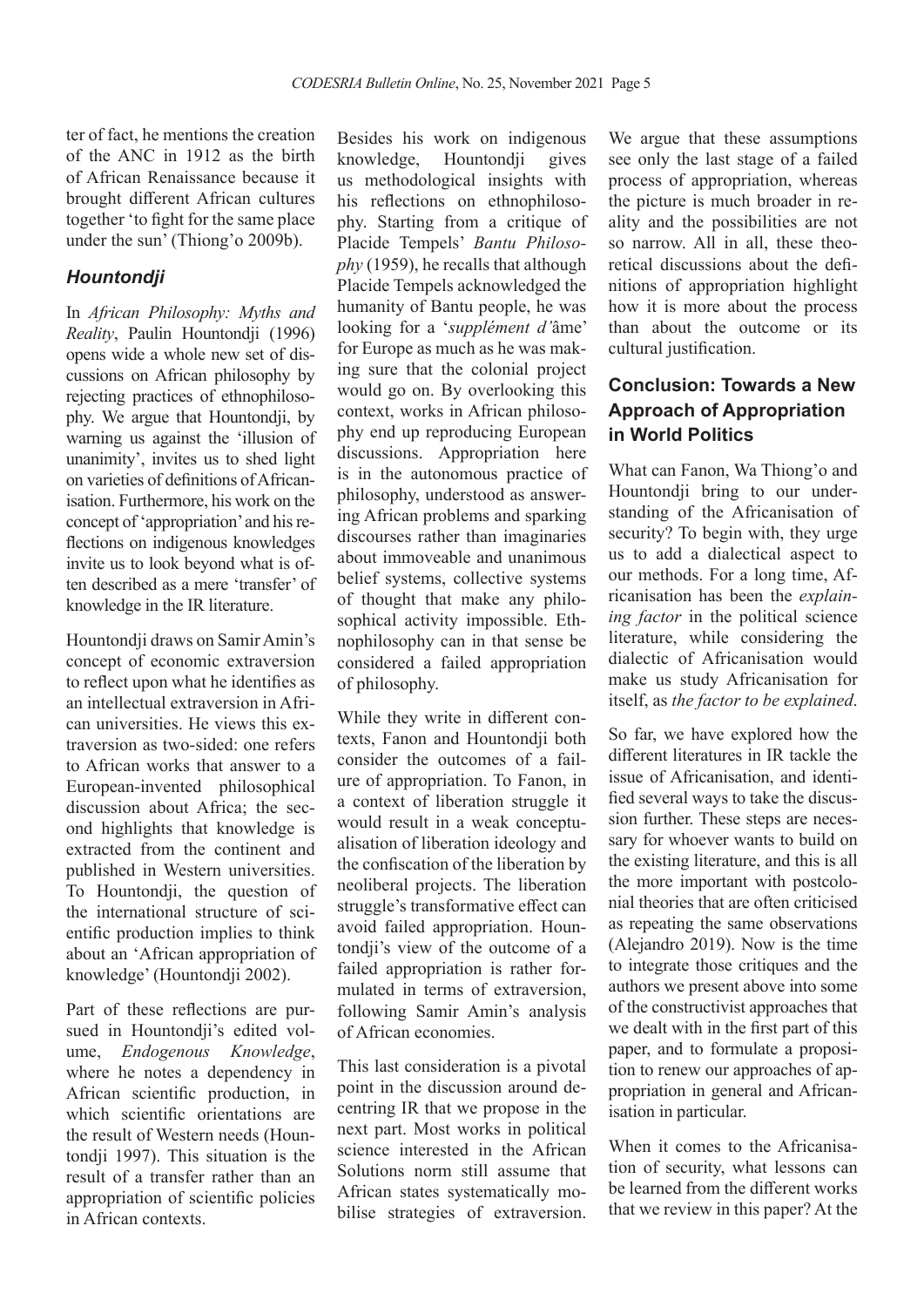empirical level, the role of elites formation is crucial in this process. Besides, the heterogeneity of situations leads us to think that Africanisation is also an everchanging process, and its study should not be limited to a set of policies. This should invite scholars to pay attention to where African military officers are educated, for instance.

Fanon mobilising the concept of Africanisation in a context of liberation struggle does not mean that we need to create a framework of liberation struggle in our understanding of the AU's contemporary security policies. It means, however, that the genealogy of Africanisation needs to be traced, to have a better understanding of how different or similar the security policies of the AU are from projects that were elaborated during the liberation struggle. In that sense, Gibson's remarks on 'new subjectivities in the usages of Fanon in South Africa are very helpful and urge us to pay attention to what the Africanisation of security means in everyday life and in the political scene. For instance, how is the African Solutions norm debated in Ghana?

Such a framework would imply giving weight to how 'appropriation', or 'security' is expressed in Wolof, Akan or other African languages. It would also fit with Hountondji's claim that unanimity is an illusion and provide us with a pluralistic view of Africanisation. It would allow us to distance ourselves from the narrative of patronage politics and politics of state survival, by looking at sometimes contradicting interests, and more specifically how these interests are formed.

While some definitions of Africanisation of security have been attempted, only a few consider the concept of appropriation seriously and we argue that this explains why current discussions about the norm of African Solutions to African Problems bring so little to the discussion about Africa in the discipline of International Relations. Although analyses around the African Solutions norm bring useful information, they undermine its theoretical potentialities. These analyses, although they question the long-standing assumptions of passiveness and lack of African actors in the international system, sometimes fail to interrogate the ontology of Africa's international relations, and end up focusing only on 'Westernised' behaviours of African states (reproducing the latent Eurocentrism of 'first the West then the Rest' reasoning).

Our approach, to use Siba Grovogui's words, 'refutes the established theories of postcolonial independence that equate the transfer of political power, however limited, from the coloniser to the colonised with African self-determination and an assumption of national sovereignty' (Grovogui 1996). We have presented several ways to go beyond the understanding of appropriation as a mere transfer. Appropriation, and Africanisation in particular, implies much more than that. We have tried in this paper to pay more attention to the meanings of Africanisation, considering it as the factor to be explained rather than taking it for granted. The works of Fanon, Wa Thiong'o and Hountondji provide us with opportunities to articulate our approaches to the meanings differently.

#### **Notes**

- 1. Kwame Nkrumah began his 1957 speech at the dawn of Ghanaian independence saying that Africa was 'ready to fight its own battles and show that after all the black man is capable of managing his own affairs', as quoted in Getachew 2019:  $1.\{\{i\}$  Worldmaking after empire: the rise and fall of self-determination} (Princeton, New Jersey: Princeton University Press, 2019).
- 2. For instance, before French intervention in Mali in 2013, discussions were held between the African Union and ECOWAS to intervene in Mali as well. This didn't prevent the deployment of the Serval operation, and the African force was later integrated into a larger UN Peacekeeping Operation.
- 3. With the exception of Tieku 2017. it consists of fifty-four members, a ten-member Commission, political organs, such as the Assembly, Pan-African Parliament, and a body where civil society groups are represented. The AU seeks the political and socio-economic integration of the African continent and has emerged as a key player in international politics. Since its creation, the AU has tackled a wide range of issues, including health epidemics (Ebola).

#### **References**

- Abrahamsen, R., 2017, Africa and International Relations: Assembling Africa, Studying the World, *African Affairs*, Vol. 116, No. 462, pp. 125–39.
- Adler, E. and Barnett, M., 1998, *Security Communities*, Cambridge, UK: Cambridge University Press.
- Alejandro, A., 2019, *Western dominance In International Relations? The Internationalisation of IR in Brazil and India*, London, New York: Routledge, Taylor & Francis Group.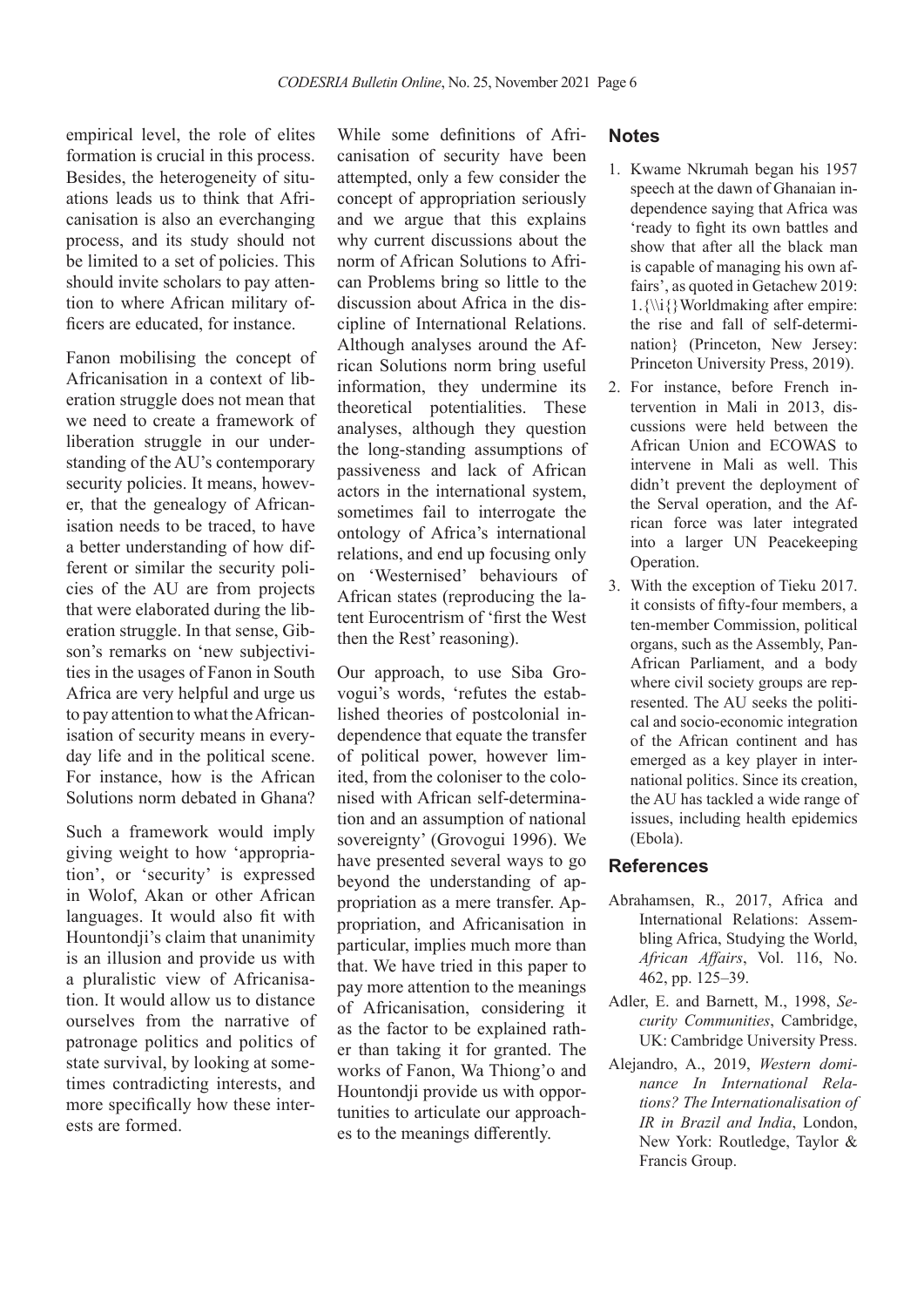- Besada, H., Goetz, A. and Werner, K., 2010, African Solutions for African Problems and Shared R2P, in Besada, H., ed., *Crafting an African Security Architecture: Addressing Regional Peace And Conflict in the 21st century*, Burlington, UK: Ashgate Publishing, pp. 1–14.
- Biko, S., 1987, *I Write What I Like: A Selection of His Writings*, London, UK: Heinemann.
- Brown, W. and Harman, S., eds, 2013, *African Agency In International Politics*, New York: Routledge, Taylor & Francis Group.
- Bull, H. and Watson, A., eds, 1984, *The Expansion of International Society*, Oxford: Oxford University Press.
- Clapham, C., 1996, *Africa and the International System: The Politics of State Survival*, Cambridge, UK: Cambridge University Press.
- Clapham, C., 2020, Decolonising African Studies?, *The Journal of Modern African Studies*, Vol. 58, No. 1, pp. 13753.
- Coleman, K., 2011, Innovations in 'African Solutions to African Problems': The Evolving Practice of Regional Peacekeeping in Sub-Saharan Africa, *The Journal of Modern African Studies*, Vol. 49, No. 4, pp. 51745.
- Coleman, K. and Tieku, T. K., ed., 2018, *African Actors In International Security: Shaping Contemporary Norms*, Boulder, CO: Lynne Rienner Publishers.
- Dauda, M., Ahmad, M. and Keling, F., 2018, Appraisal of African Solutions to African Problems: An Empirical Analysis of the African Union's Experience, *Asian Journal of Multidisciplinary Studies*, Vol. 6, No. 3, pp. 60–69.
- Dersso, S., 2012, The Adequacy of the African Peace and Security Architecture to Deal with Serious Democratic Deficits: Lessons from the North African Uprisings, *African Security Review*, Vol. 21, No. 3, pp. 4–23.
- Dunn, K. and Shaw, T., eds, 2013, *Africa's Challenge To International Relations Theory*, New York: Palgrave.
- Duursma, A., 2020, African Solutions to African Challenges: The Role of Legitimacy in Mediating Civil Wars in Africa, *International Organisation,* Vol. 74, No. 2, pp. 295–330.
- Fanon, F., 2004, *The Wretched of the Earth: Frantz Fanon,* Philcox, R. transl., Introductions by Jean-Paul Sartre and Homi K. Bhabha, New York: Grove Press.
- Franke, B., 2008, Africa's Evolving Security Architecture and the Concept of Multilayered Security Communities, *Co-operation and Conflict*, Vol. 43, No. 3, pp. 313–40.
- Franke, B., 2009, *Security Co-operation in Africa: A Reappraisal*, New York: FirstForum Press.
- Getachew, A., 2019, *Worldmaking After Empire: The Rise And Fall Of Self-Determination*, Princeton, NJ: Princeton University Press.
- Gibson, N., 2011, *Fanonian Practices in South Africa: From Steve Biko to Abahlali baseMjondolo*, New York and Scotsville: Palgrave Macmillan and University of KwaZulu-Natal Press.
- Glas, A., 2018, African Union Security Culture in Practice: African Problems and African Solutions, *International Affairs*, Vol. 94, No. 5, pp. 1121–38.
- Grovogui, S., 1996, *Sovereigns, Quasi Sovereigns, and Africans: Race and Self-Determination in International Law*, Minneapolis, MN: University of Minnesota Press.
- Hobson, J., 2012, *The Eurocentric Conception of World Politics: Western International Theory, 1760-2010*, Cambridge, UK: Cambridge University Press.
- Hountondji, P. 1996, *African Philosophy: Myth and Reality,* 2nd ed*, African Systems of Thought*, Bloomington, IN: Indiana University Press.
- Hountondji, P., ed., 1997, *Endogenous Knowledge: Research Trails*, Dakar: CODESRIA.
- Iñiguez De Heredia, I. and Wai, Z., eds, 2018, *Recentering Africa in International Relations: Beyond Lack, Peripherality, And Failure*, New York: Springer.
- Jackson, R., 1990, *Quasi-States: Sovereignty, International Relations, And the Third World*, Cambridge, UK: Cambridge University Press.
- Jackson, R. and Rosberg, C., 1982, *Personal Rule in Black Africa: Prince, Autocrat, Prophet, Tyrant,* Berkeley, CA: University of California Press.
- Moller, B., 2009, The African Union as Security Actor: African Solutions to African Problems?, Working Paper, Crisis States Research Center.
- Ndlovu-Gatsheni, 2018, Against Bringing Africa 'Back-In', in Iñiguez De Heredia, M. and Wai, Z., eds, *Recentering Africa in International Relations: Beyond Lack, Peripherality, And Failure*, New York: Springer, pp. 283–305.
- Neocosmos, M., 2016, *Thinking Freedom In Africa: Toward A Theory Of Emancipatory Politics,* Johannesburg: Wits University Press.
- Roth, G., 1968, Personal Rulership, Patrimonialism, and Empire-Building in the New States, *World Politics*, Vol. 20, No. 2, pp. 194–206.
- Schmidt, S., 2010, Through the Lens of European Integration Theory: African Peace and Security Architecture as a Framework in Transition, in Besada, H., ed., *Crafting An African Security Architecture: Addressing Regional Peace And Conflict In The 21st Century*, Burlington, UK: Ashgate Publishers, pp. 15–36.
- Sekyi-Otu, A., 1996, *Fanon's Dialectic Of Experience*, Cambridge, MA: Harvard University Press.